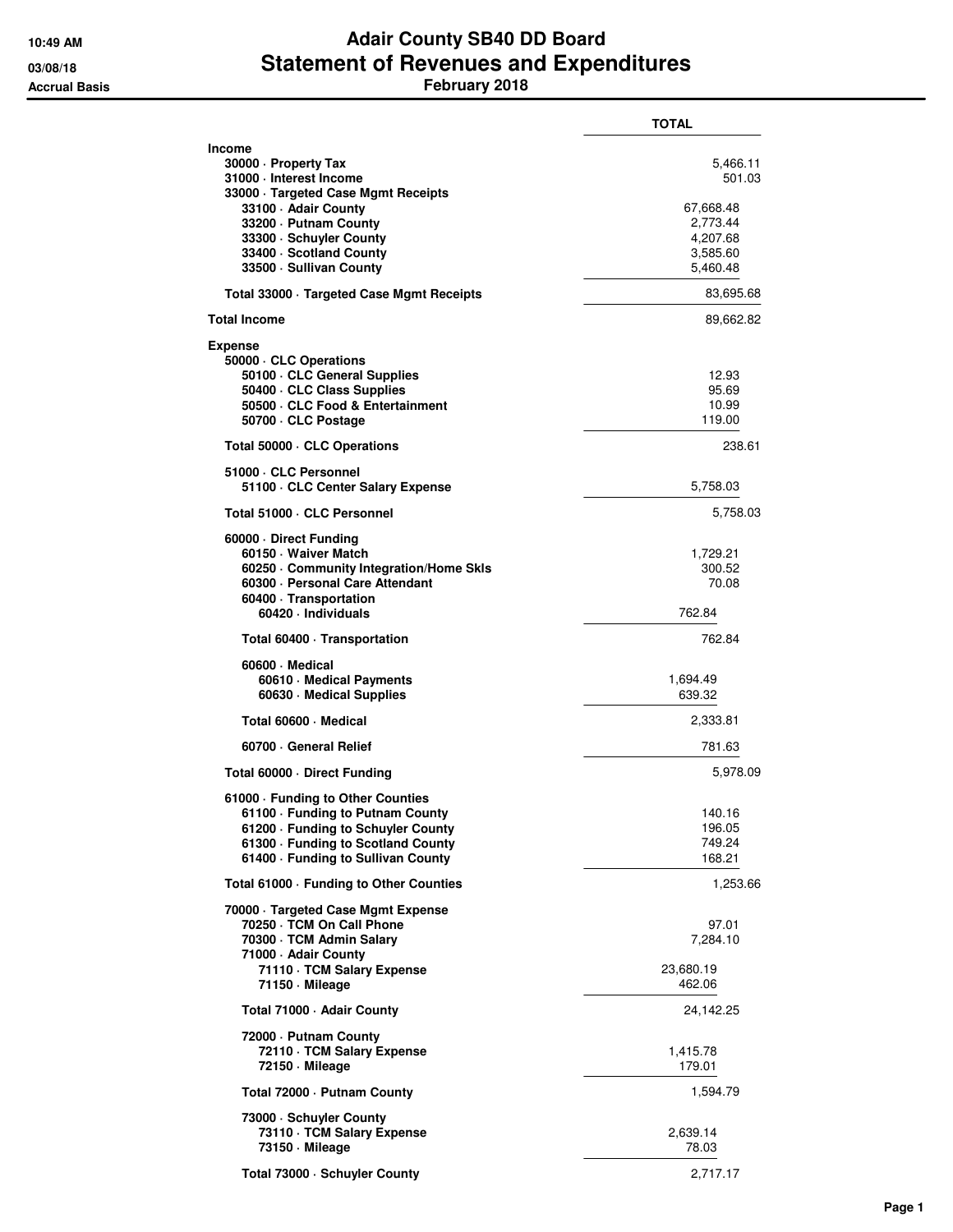## **10:49 AM Adair County SB40 DD Board 03/08/18 Statement of Revenues and Expenditures Accrual Basis February 2018**

|                                                                                                                                                                                                                                                   | <b>TOTAL</b>                                   |
|---------------------------------------------------------------------------------------------------------------------------------------------------------------------------------------------------------------------------------------------------|------------------------------------------------|
| 74000 · Scotland County<br>74110 · TCM Salary Expense<br>74150 · Mileage                                                                                                                                                                          | 965.98<br>26.52                                |
| Total 74000 · Scotland County                                                                                                                                                                                                                     | 992.50                                         |
| 75000 - Sullivan County<br>75110 · TCM Salary Expense<br>75150 - Mileage                                                                                                                                                                          | 3,831.54<br>353.94                             |
| Total 75000 - Sullivan County                                                                                                                                                                                                                     | 4,185.48                                       |
| Total 70000 · Targeted Case Mgmt Expense                                                                                                                                                                                                          | 41,013.30                                      |
| 80000 · Programming - Indirect<br>81000 · Board Expense<br>84000 Dues and Memberships<br>85000 · Employee Travel<br>87000 - Office Expenses<br>87100 · Office Supplies<br>87110 - Office Supplies-Country Club<br>87120 Office Supplies-McPherson | 100.00<br>369.00<br>188.70<br>139.82<br>564.92 |
| Total 87100 · Office Supplies                                                                                                                                                                                                                     | 704.74                                         |
| 87200 Dostage<br>87210 · Postage-General<br>87220 · Postage-TCM                                                                                                                                                                                   | 50.00<br>50.00                                 |
| Total 87200 · Postage                                                                                                                                                                                                                             | 100.00                                         |
| 87300 Advertising/Marketing                                                                                                                                                                                                                       | 150.00                                         |
| 87700 · Building Maintenance<br>87710 - Janitorial<br>87711 · Janitorial-Country Club<br>87712 · Janitorial-McPherson                                                                                                                             | 208.95<br>162.98                               |
| Total 87710 - Janitorial                                                                                                                                                                                                                          | 371.93                                         |
| 87730 · Snow Removal<br>87731 · Snow Removal-Country Club<br>87732 · Snow Removal-McPherson                                                                                                                                                       | 332.50<br>505.00                               |
| Total 87730 - Snow Removal                                                                                                                                                                                                                        | 837.50                                         |
| Total 87700 · Building Maintenance                                                                                                                                                                                                                | 1,209.43                                       |
| 87800 · Software & Technology                                                                                                                                                                                                                     | 2,900.00                                       |
| Total 87000 · Office Expenses                                                                                                                                                                                                                     | 5,064.17                                       |
| 87500 · Personnel<br>66000 · Payroll Expenses<br>66500 · Salary Sick<br>66700 · Salary Vacation<br>66000 · Payroll Expenses - Other                                                                                                               | 2,407.38<br>1,193.55<br>4,768.12               |
| Total 66000 · Payroll Expenses                                                                                                                                                                                                                    | 8,369.05                                       |
| 87510 · Salary Expense<br>87540 · Employee Benefits                                                                                                                                                                                               | 8,378.66<br>17,380.91                          |
| Total 87500 · Personnel                                                                                                                                                                                                                           | 34,128.62                                      |
| 88000 - Professional Services<br>88100 · Accounting and Audit<br>88200 · Legal Services                                                                                                                                                           | 3,710.00<br>75.00                              |
| Total 88000 · Professional Services                                                                                                                                                                                                               | 3,785.00                                       |
| 88500 Training                                                                                                                                                                                                                                    | 29.95                                          |